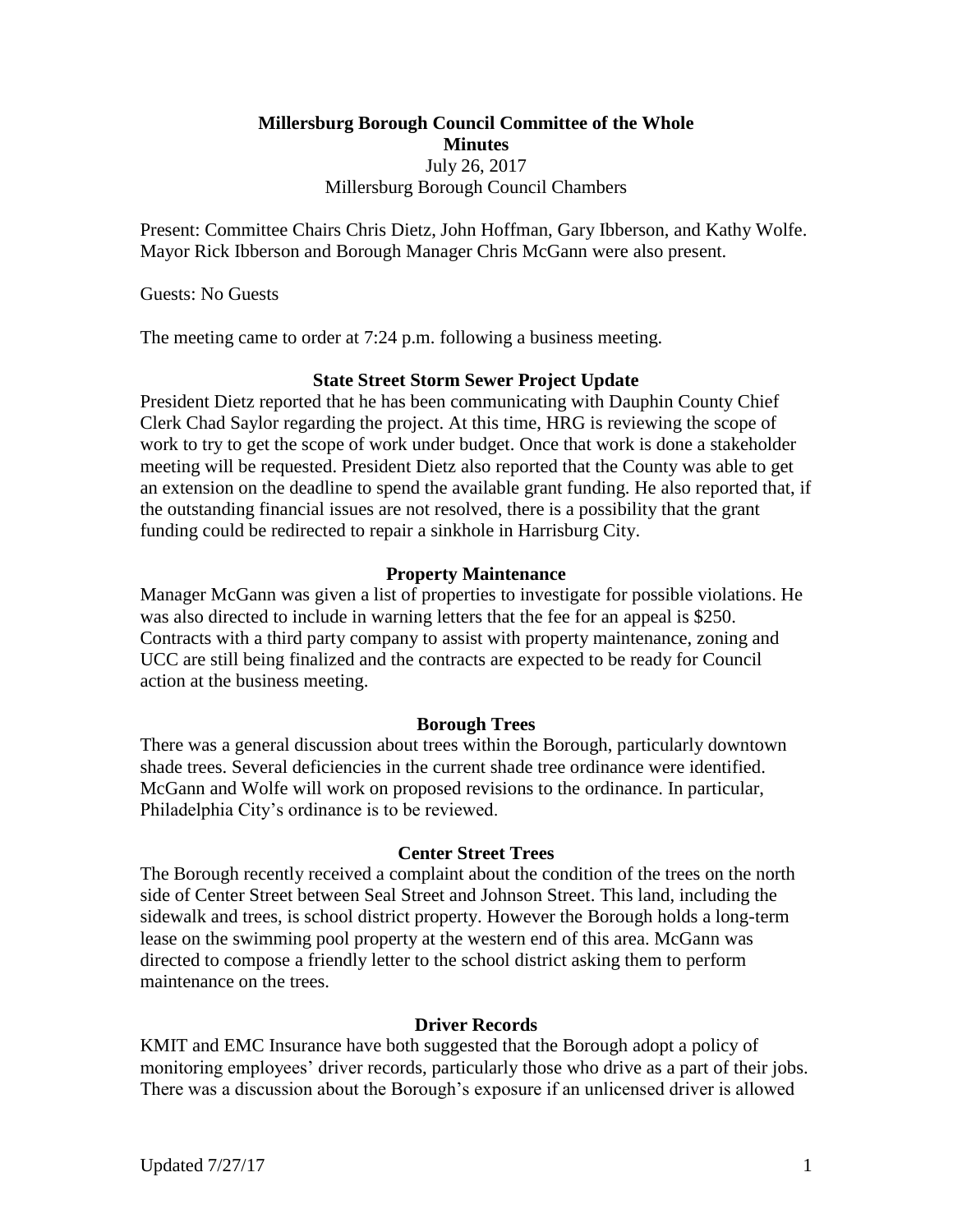to drive Borough vehicles. EMC offers a monitoring service and they also provided a proposed policy that Council could adopt that would require employees to submit to driver monitoring. The monitoring service is call SuperVision and would cost approximately \$300 per year. The purpose is to give the Borough notifications if employees have received recent moving violations. McGann was directed to see if other municipalities have similar policies. If this seems to be a common type of policy, McGann will prepare a policy for inclusion in the employee manual and finalize the projected costs of SuperVision.

### **Supplemental Insurance**

McGann reminded the Committee members on the background of this issue. Some months ago, he was approached by New York Life to offer supplemental life insurance to employees via payroll deductions on a voluntary basis. He was directed to research other options. Our insurance agent recommended AFLAC for both supplemental life and health insurance and referred the Borough to a local AFLAC agent. McGann reported that he was turned off by New York Life's sales tactics. Several committee members commented favorably on AFLAC's service. McGann also reported that he surveyed employees and discovered that there was some interest in both types of supplemental insurance. Council would like to take formal action authorizing AFLAC to offer their services to our employees.

### **Social Media Archive Proposal**

McGann reported that he received a sales call recently for a service that archives social media data, such as Facebook posts. He noted that open records and records retention laws apply to social media. There was a brief discussion about the relative merits of the service, but the committee could not justify the \$199 per month cost.

#### **Certificates of Deposit**

One of our CDs will mature in August and another will mature in September. Additionally, there is money deposited in the general fund reserve from a previous CD. CD interest rates have not yet recovered from their historic lows. The Committee would like the CDs set up so that one matures every year. To that end, they would like to have two CDs established to mature in staggered years. Further, the intent is to do business with local banks rather than online or out-of-town institutions. However, credit unions seem to offer better rates. McGann was directed to see if a Borough is eligible for credit union membership and if so, to check on the requirements.

### **Trash Collection Ordinance**

McGann was directed to review both the current Borough ordinance and the County's ordinance on solid waste disposal and offer any proposed amendments to the Borough ordinance. The Committee's ultimate goal is to ensure that every property has regular (at least weekly) trash disposal service.

#### **Comcast Franchise Agreement**

McGann and the Committee members held a brief, preliminary discussion about the agreement, which will expire in February, 2020. Comcast has sent their initial request for